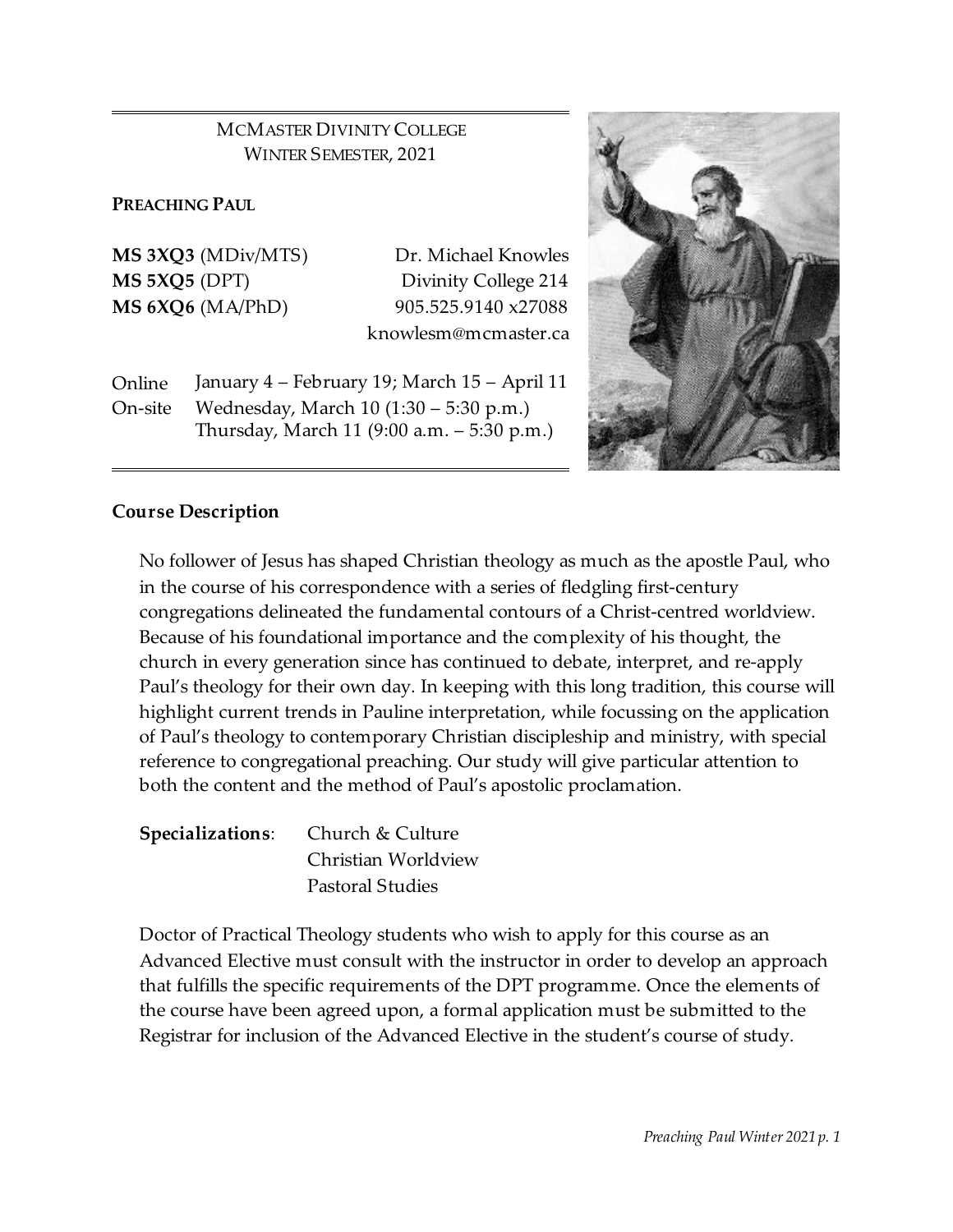## **Course Objectives**

*Knowing*

- < To provide a brief and non-technical overview of recent trends in Pauline interpretation
- < To highlight major themes in Pauline theology
- < To explore the content and method of Paul's preaching
- < To understand and appropriate a Pauline homiletic for preaching today

## *Being*

- < To reflect on spiritual and ministerial identity in relation to the theology, letters, and preaching of Paul
- < To help students identify lines of continuity between the theological contours of Paul's encounter with Christ and their own discipleship

## *Doing*

- < To develop critical skills through peer evaluation.
- To offer practice in biblical exegesis, and in the composition and delivery of sermons based on the letters of Paul.

# **Course Requirements and Outline**

- A. Texts
	- Michael P. Knowles. *We Preach Not Ourselves: Paul on Proclamation*. Grand Rapids: Brazos, 2008.
	- Frank J. Matera. *God's Saving Grace: A Pauline Theology*. Grand Rapids: Eerdmans, 2012.
	- N. T. Wright. *Paul in Fresh Perspective*. Minneapolis: Fortress, 2005.

All required textbooks are available from MDC's book service, READ On Books, located in the Hurlburt Family Bookstore at McMaster Divinity College, located in Cullen Hall. For advance purchase, you may contact READ On Bookstore, 5 International Blvd, Etobicoke, Ontario M9W 6H3. Orders can be placed by phone (416 620.2934), text (416 668.3434), or email (books@readon.ca), with payment by e-transfer, credit card, or cheque; shipping is free for students. Other book services may also carry the texts.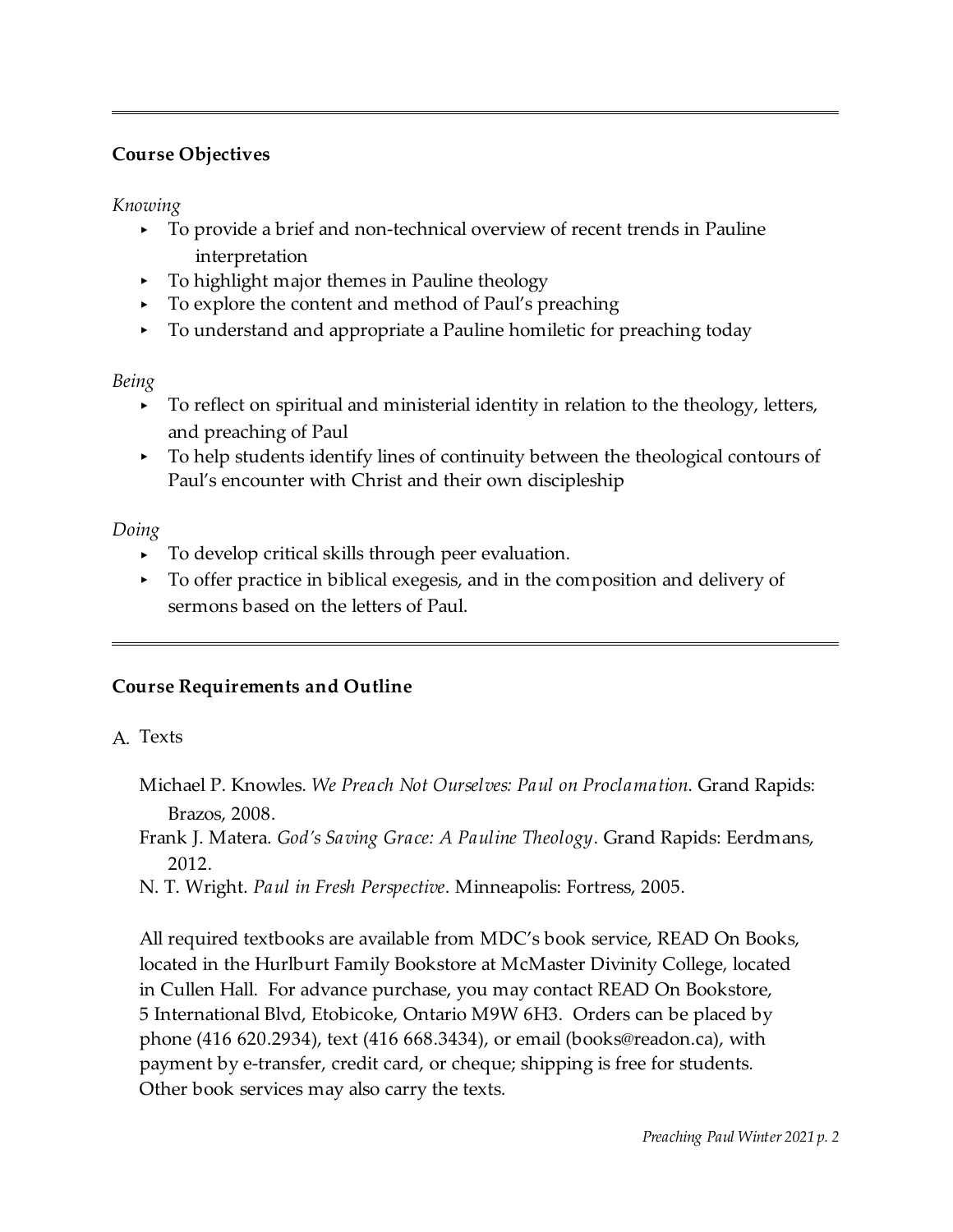B. Supplementary Resources

| Michael J. Gorman. Cruciformity: Paul's Narrative Spirituality of the Cross. Grand |  |  |  |
|------------------------------------------------------------------------------------|--|--|--|
| Rapids: Eerdmans, 2001.                                                            |  |  |  |

C. Course Schedule

#### *Week ending:*

| January 8             | Module 1:                       | What Can Paul Teach Us about Preaching?                                                                                                    |
|-----------------------|---------------------------------|--------------------------------------------------------------------------------------------------------------------------------------------|
| January 15            | Module 2:                       | Paul and the Introspective Conscience of the West<br>Reading: Long, "Preaching Romans Today"                                               |
| January 22            | Module 3:                       | <b>Worldviews and Viewpoints</b><br>Reading: Wright, Paul in Fresh Perspective, 3-79                                                       |
| January 29            | Module 4:                       | Two Powers: the Dominions of Sin and Grace<br>Reading: Wright, Paul in Fresh Perspective, 83-174<br>Book Review/Annotated Bibliography due |
| February 5            | Module 5:                       | New Creation, New Identity: Life "In Christ"<br>Reading: Matera, God's Saving Grace, 1-125                                                 |
| February 12 Module 6: |                                 | "I Have Been Crucified with Christ": Cruciform Discipleship<br>Reading: Gorman, Cruciformity, 75-121, 268-303                              |
| February 19 Module 7: |                                 | Trouble and Grace: Coles Notes <sup>®</sup> on Preparing to Preach<br>Literature Review due (DPT/MA/PhD only)                              |
| February 26; March 5  |                                 | [Hybrid sessions for other courses; no modules scheduled]                                                                                  |
|                       |                                 | Wednesday, March 10 (1:30 – 5:30 p.m.); Thursday, March 11 (9:00 a.m. – 5:30 p.m.)                                                         |
|                       | <b>In-Person Class Sessions</b> |                                                                                                                                            |
|                       |                                 | Module 8A: Student Sermons (I)<br>Module 8B: Sample Sermons: How Does Paul Mean?                                                           |

Module 8C: Student Sermons (II)

N. T. Wright. *Paul and his Recent Interpreters: Some Contemporary Debates.* Minneapolis: Fortress, 2015.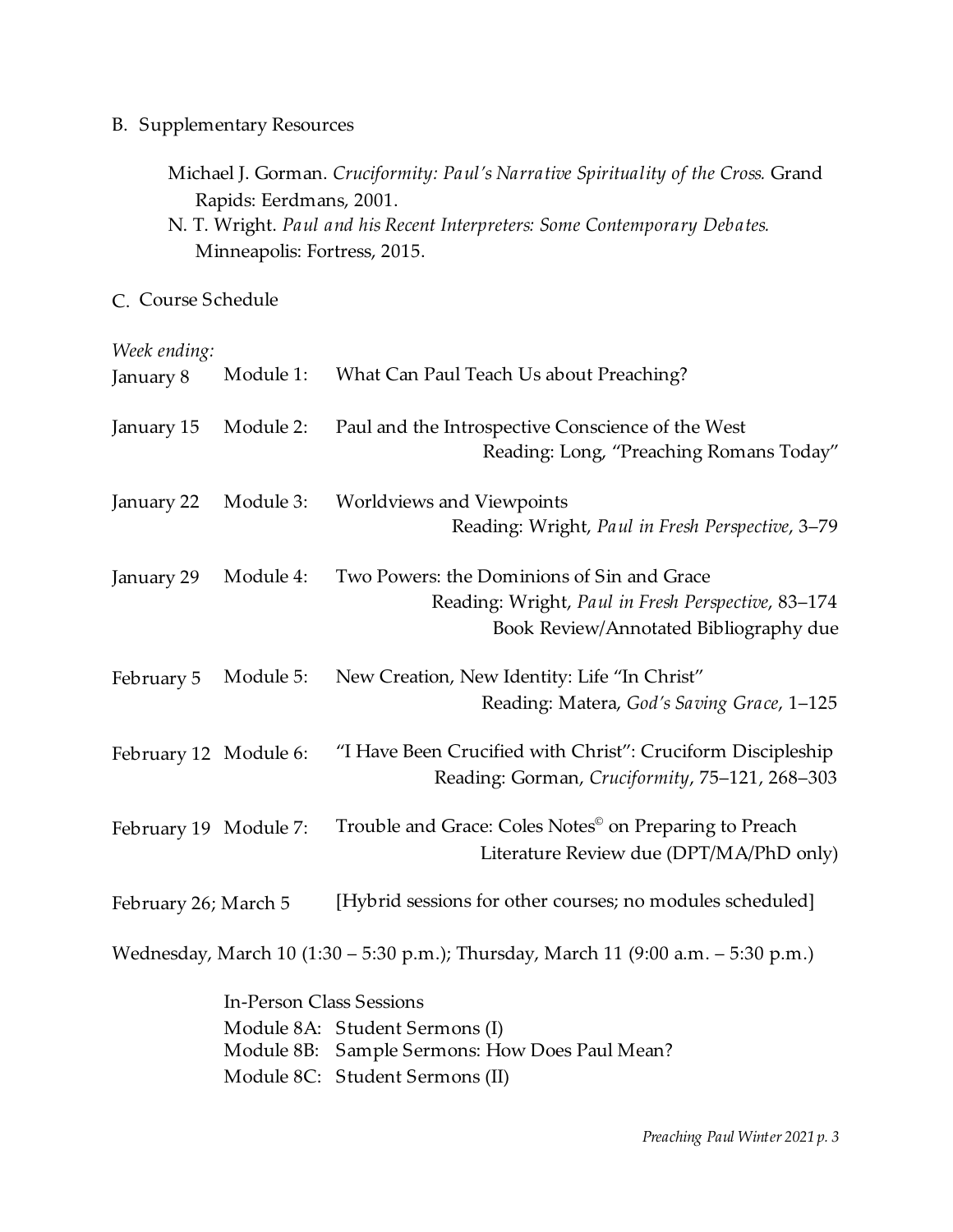| March 19 | Module 9: | Preaching Like Paul (I): The "Word of the Cross"<br>Reading: Matera, God's Saving Grace, 126-247                                                   |
|----------|-----------|----------------------------------------------------------------------------------------------------------------------------------------------------|
| March 26 |           | Module 10: Preaching Like Paul (II): The Cruciform Preacher<br>Reading: Knowles, We Preach Not Ourselves, 10–146                                   |
| April 1  |           | Module 11: Preaching Like Paul (III): Ministry in the Power of the Spirit<br>Reading: Knowles, We Preach Not Ourselves, 147–263<br>Final Essay due |
| April 9  |           | Module 12: Grace and Christian Proclamation                                                                                                        |

### D. Assignments

Written assignments are due at noon on the due date, and are to be submitted via the Avenue to Learn course website. In order to avoid late penalties, students are responsible for ensuring that the upload of their document has been successful. For each assignment, Professional Degree students are expected to identify and emphasize themes relevant to their chosen specialization, whether Church  $\&$ Culture, Christian Worldview, or Pastoral Studies. Auditors will be required to present sermons, but are exempt from reading requirements and written work.

1. Attendance and Sermon Evaluation

Students are responsible for evaluating sermons presented in class, using a standard evaluation form and set of criteria (included below). For this reason, class members agree by enrolling in this course to attend all in-person class sessions as a requirement for academic credit. Students unable to attend in full may choose to enroll as auditors.

### 2. Reading

Written assignments submitted for grading (that is, the book or literature review and final essay) should provide evidence of the following minimum number of pages of reading (including but not limited to the course texts and bibliography). On the bibliography for the assignment in question, please indicate the number of pages read. The three course texts together constitute approximately 675 pages.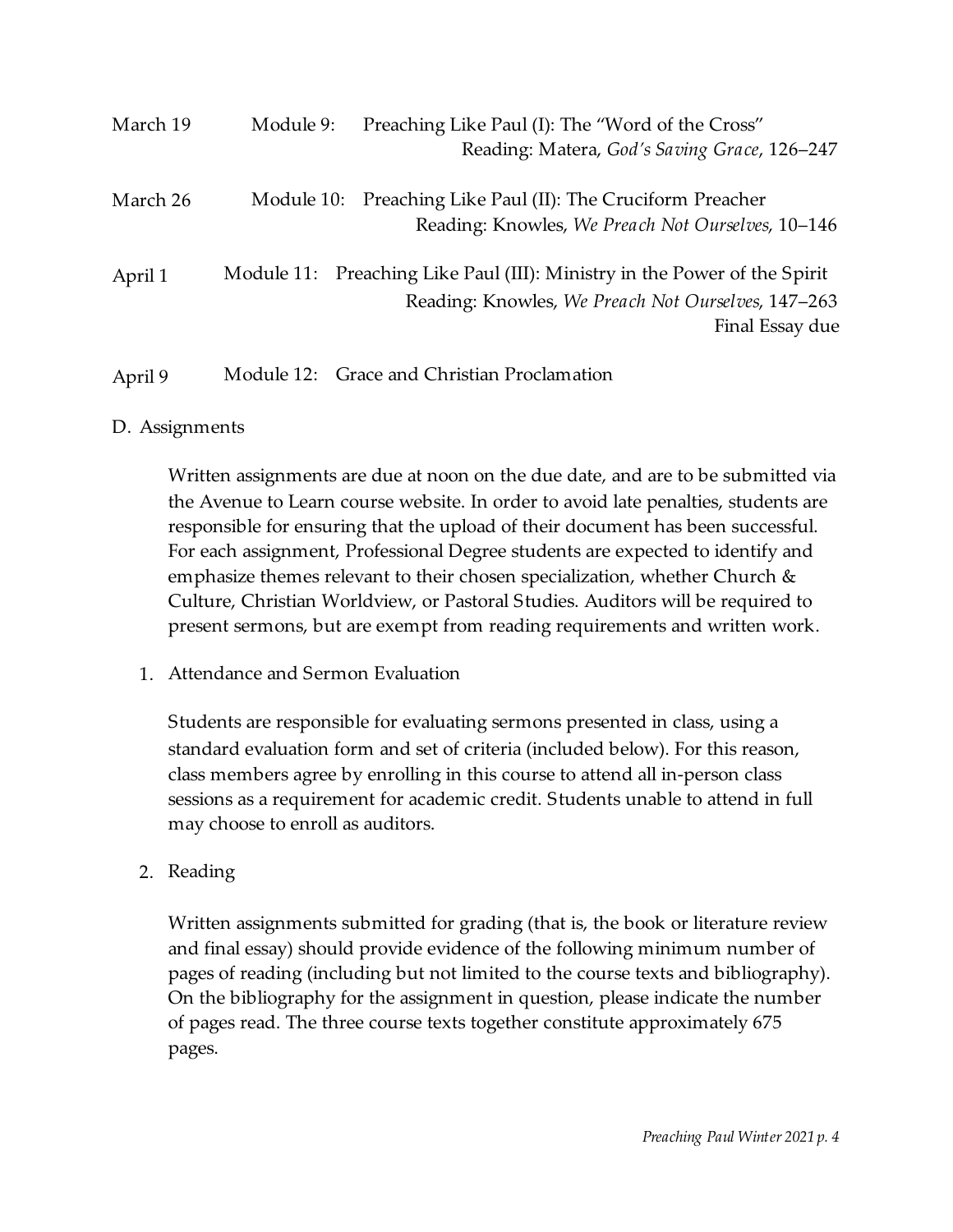| a. MDiv/MTS | $1,500$ pages |
|-------------|---------------|
| b. DPT      | $4,000$ pages |
| c. MA/PhD   | $6,000$ pages |

- 3. Book/Literature Review
	- a. MDiv/MTS 1,500 words 20% and the control of the United States and Due: January 29

Review a major scholarly study (not one of the course texts) that addresses an aspect of Pauline exegesis and/or theology, or the theology and conduct of Paul's preaching. What insights does the author offer into Pauline thought and practice, and what are the implications for Christian preaching today? Books selected for review must be a minimum of 200 pages in length. Please consult with the instructor if you wish to review a book that is not included on the course bibliography.

| b. DPT | Annotated Bibliography 2,000 words 20% Due: January 29 |                                  |  |  |
|--------|--------------------------------------------------------|----------------------------------|--|--|
|        | Literature Review                                      | 3,000 words 20% Due: February 19 |  |  |

First, develop an annotated bibliography of 15–20 resources (4,000 pages) on Pauline preaching, with annotations of 100–150 words for each entry. The book list can include the required and supplementary course texts. Second, discuss key insights from this material in relation to the theology and practice of preaching from the letters of Paul, making reference where appropriate to your own research interests.

c. MA/PhD Annotated Bibliography 2,000 words 20% Due: January 26 Literature Review 4,000 words 20% Due: February 19

As with the instructions for DPT students, develop an annotated bibliography of 15–20 resources (4,000 pages) on Pauline preaching. Then, discuss the reading material in relation to contemporary homiletical theory, on the one hand, and current developments in Pauline studies, on the other.

4. Sermon Presentation Dates: March 10, 11

- a. MDiv/MTS  $2 \times 20 = 40\%$
- b. DPT  $2 \times 10 = 20\%$
- c.  $MA/PhD$   $2 \times 10 = 20\%$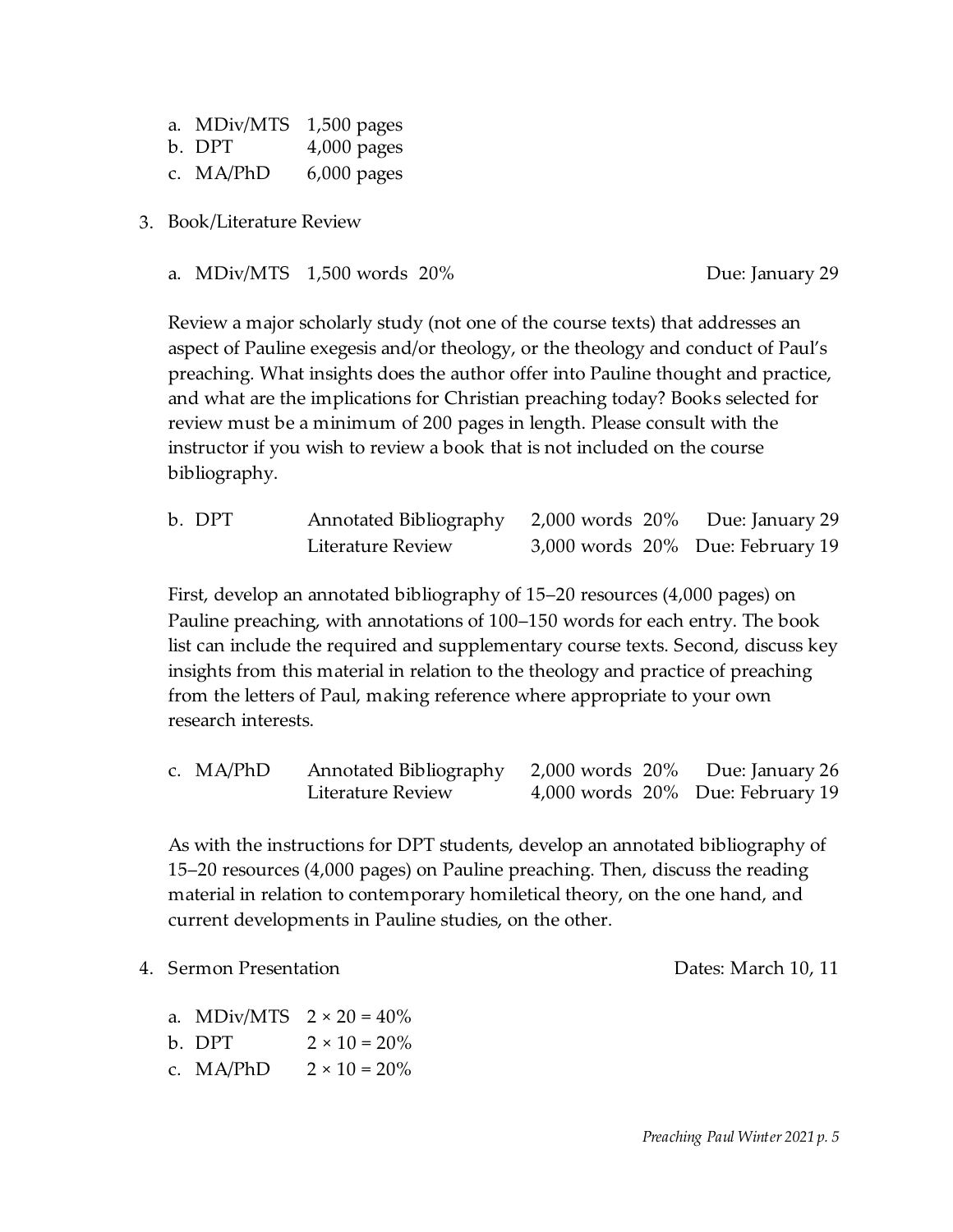Students in all programmes will present two original sermons (max. 15 minutes), each based on a Pauline text or texts, for peer evaluation, according to a schedule determined by mutual consent. Students are asked to select a different approach for each of their sermons. Amongst possible alternatives are the following:

- Pauline literature as a source of Christian doctrine
- < Paul as a guide to Christian identity and the life of faith
- < Paul as a model for preaching or pastoral leadership
- < Interpreting Paul for ethics, lifestyle, and social justice
- < Paul's use of Hebrew Scripture
- ▸ The history of Pauline interpretation
- 5. Final Essay Due: April 1

a. MDiv/MTS 2,500 words 40%

Explore and explain the implications for Christian teaching and preaching of a particular Pauline letter. Beyond presenting the *content* of the Christian message and its implications for faith and life, what does this letter reveal about the *manner* or *method* by which Paul teaches and preaches the gospel? In what way can reading Paul make us better preachers? At the conclusion of your essay, briefly outline a sermon or teaching series consisting of at least four sessions, making use of the insights you have gained from the letter in question. Do not, however, include the sermons or lessons themselves.

b. DPT 6,000 words 40%

DPT students will situate their study of a Pauline letter in relation to practice-led research and the requirements of ministry in a contemporary context, articulate a clear theological foundation for preaching on the basis of the letter in question, and offer proposals for renewal or revision of ministerial practice within their own ministry context.

## c. MA/PhD 7,500 words 40%

MA/PhD students will offer a clear explanation of their methodological approach to Pauline interpretation, offer a detailed analysis of the selected letter(s), and discuss the relevance of their findings to contemporary discussion of Pauline theology generally and homiletical theory in particular.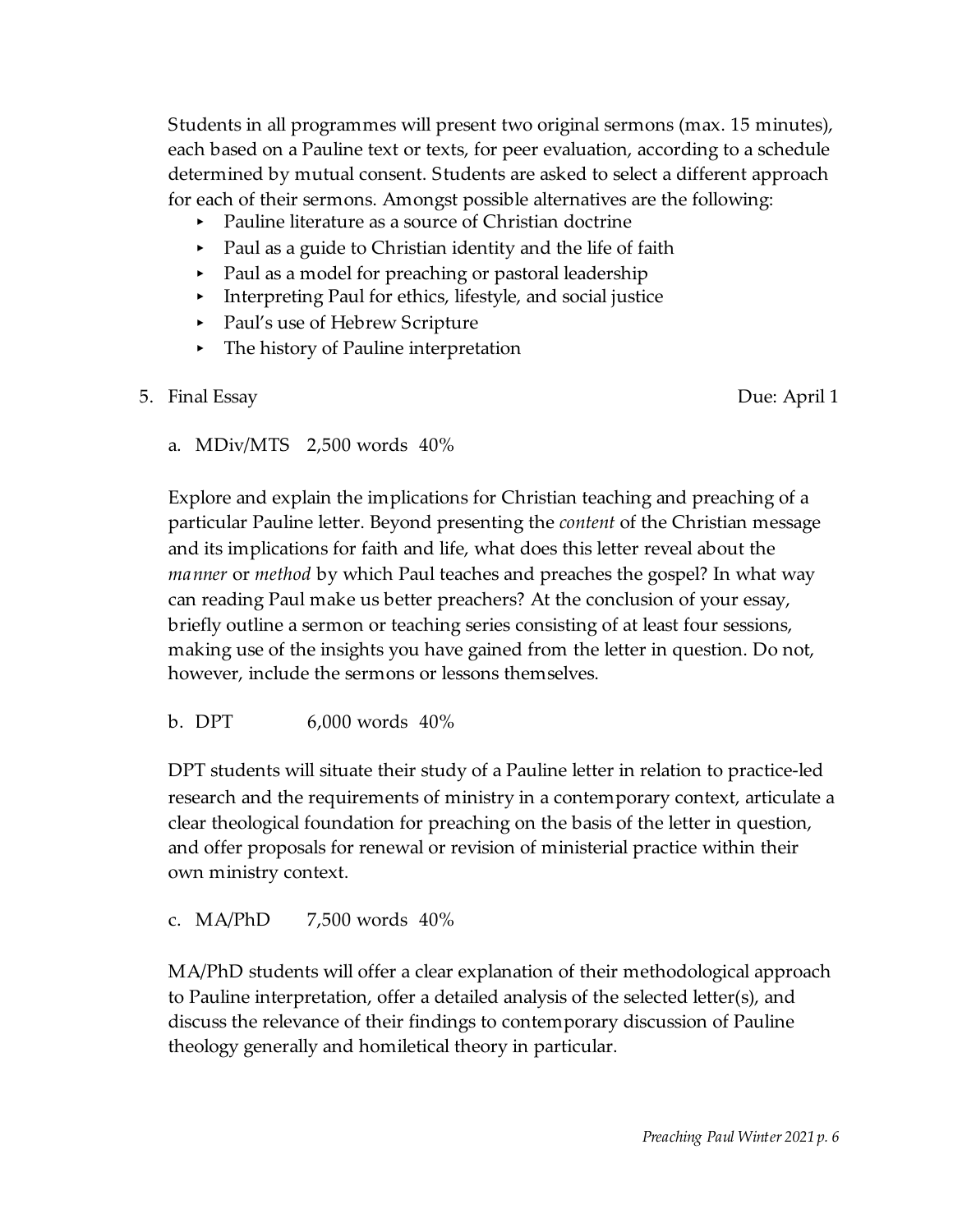| <b>Grading Summary</b>   |               |            |          |  |  |  |
|--------------------------|---------------|------------|----------|--|--|--|
| <b>MDiv/MTS</b>          | Length        | Percentage | Due      |  |  |  |
| <b>Book Review</b>       | 1,500 words   | 20%        | Jan 29   |  |  |  |
| Sermon (I)               | 15 minutes    | 20%        | March 10 |  |  |  |
| Sermon (II)              | 15 minutes    | 20%        | March 11 |  |  |  |
| <b>Final Essay</b>       | 2,500 words   | 40%        | Apr 1    |  |  |  |
| <b>DPT</b>               | Length        | Percentage | Due      |  |  |  |
| Annotated Bibliography   | 2,000 words   | 20%        | Jan 29   |  |  |  |
| <b>Literature Review</b> | 3,000 words   | 20%        | Feb 19   |  |  |  |
| Sermon (I)               | 15 minutes    | 10%        | March 10 |  |  |  |
| Sermon (II)              | 15 minutes    | 10%        | March 11 |  |  |  |
| <b>Final Essay</b>       | $6,000$ words | 40%        | Apr 1    |  |  |  |
| MA/PhD                   | Length        | Percentage | Due      |  |  |  |
| Annotated Bibliography   | 2,000 words   | 20%        | Jan 29   |  |  |  |
| <b>Literature Review</b> | 4,000 words   | 20%        | Feb 19   |  |  |  |
| Sermon (I)               | 15 minutes    | 10%        | March 10 |  |  |  |
| Sermon (II)              | 15 minutes    | 10%        | March 11 |  |  |  |
| <b>Final Essay</b>       | 7,500 words   | 40%        | Apr 1    |  |  |  |

## **Academic Honesty**

Academic dishonesty is a serious offence that may take any number of forms, including plagiarism, the submission of work that is not one's own or for which previous credit has been obtained, and/or unauthorized collaboration with other students. Academic dishonesty can result in severe consequences, e.g., failure of the assignment, failure of the course, a notation on one's academic transcript, and/or suspension or expulsion from the College. Students are responsible for understanding what constitutes academic dishonesty. Please refer to the Divinity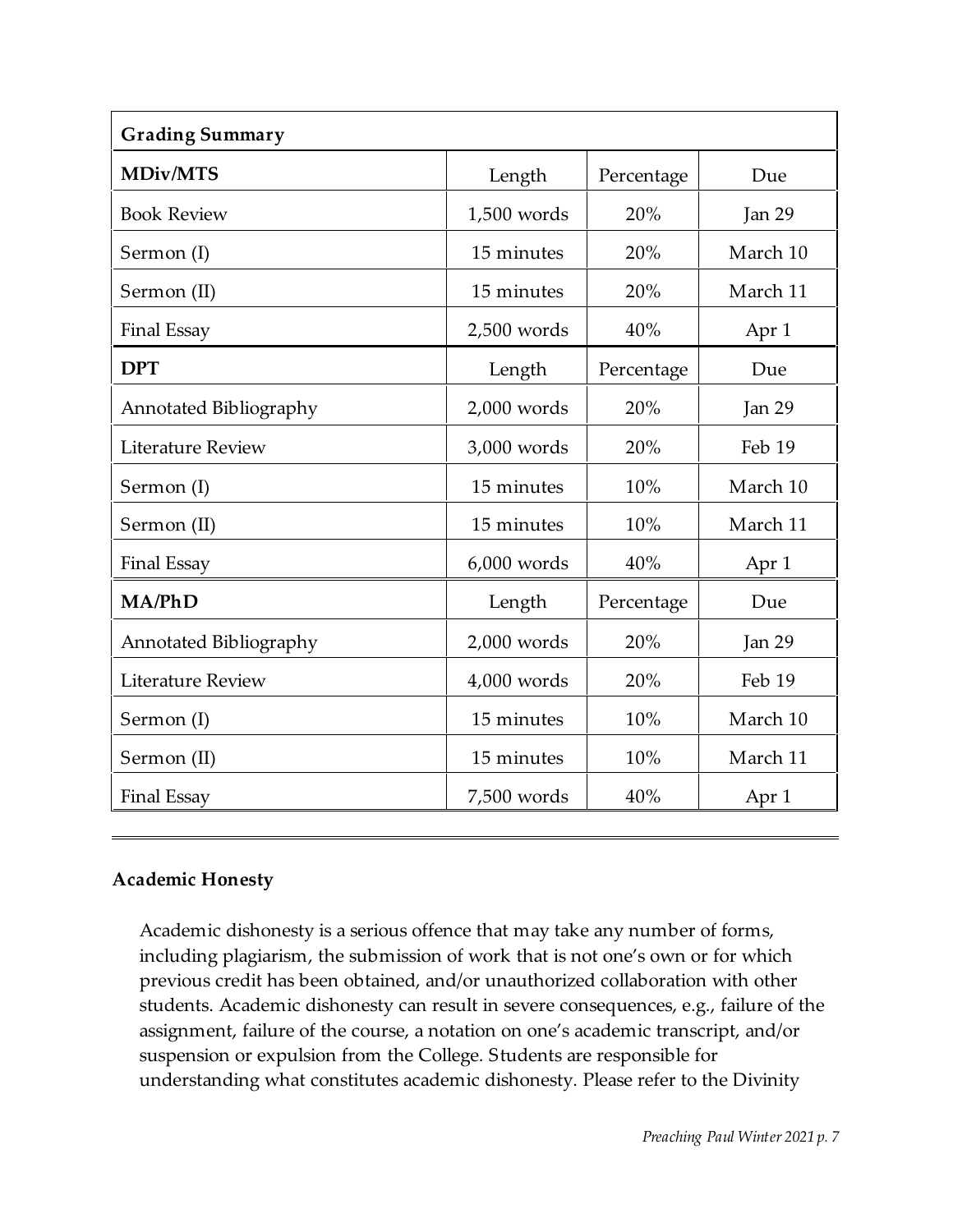College Statement on Academic Honesty: http://www.mcmasterdivinity.ca/ programs/rules-regulations

### **Gender Inclusive Language**

McMaster Divinity College uses inclusive language for human beings in worship services, student written materials, and all of its publications. In reference to biblical texts, the integrity of the original expressions and the names of God should be respected. The NRSV and TNIV are examples of the use of inclusive language for human beings. Inclusive language is to be used in all MDC assignments.

## **Style**

Stylistic considerations (including but not limited to questions of formatting, footnotes, and bibliographic references) must conform to the McMaster Divinity College Style Guidelines for Essays and Theses: https://mcmasterdivinity.ca/ resources-forms/mdc-style-guide. To assist with composition and completion of assignments, students are encouraged to make use of grammarly.com (https://www.grammarly.com), along with the academic support services provided by McMaster's Student Success Centre (https://studentsuccess.mcmaster.ca/ academic-support). Failure to observe appropriate form will result in grade reductions. See also "CRITERIA FORGRADING OF WRITTEN ASSIGNMENTS," below. All course assignments are to be submitted to the appropriate section of course page on the Avenue to Learn website.

## **Cell Phone/Computer Policy**

Students must refrain from conducting cell phone conversations while the class is in session. Should you need to maintain contact with family members and/or your church or ministry, please turn off the ringer so as to avoid disturbing others; upon receipt of an urgent call, you may discretely excuse yourself from the classroom. The same policy applies to all computer-generated sound schemes, pagers, or other electronic annunciation systems.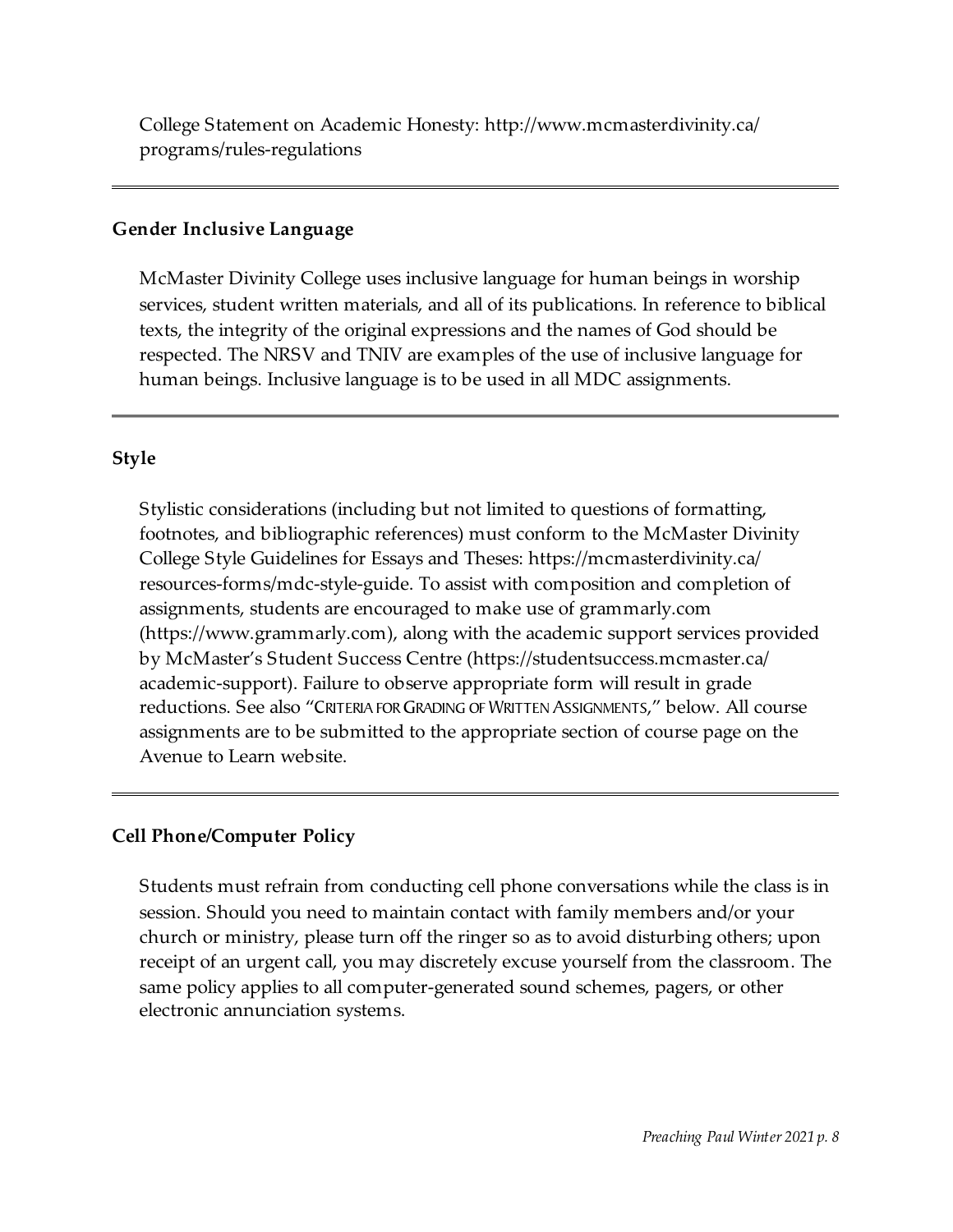## **Deadlines and Late Submission Penalty**

Assignments are to be submitted to the Avenue to Learn website by noon on the due date, after which they will be considered late and penalized 1% per calendar day.

*The final date for late submission of course assignments is April 9, 2021 Assignments received after this date will not be accepted for grading or credit*

### **Disclaimer**

This syllabus is the property of the instructor and is prepared with currently available information. The instructor reserves the right to make changes and revisions up to and including the first day of class.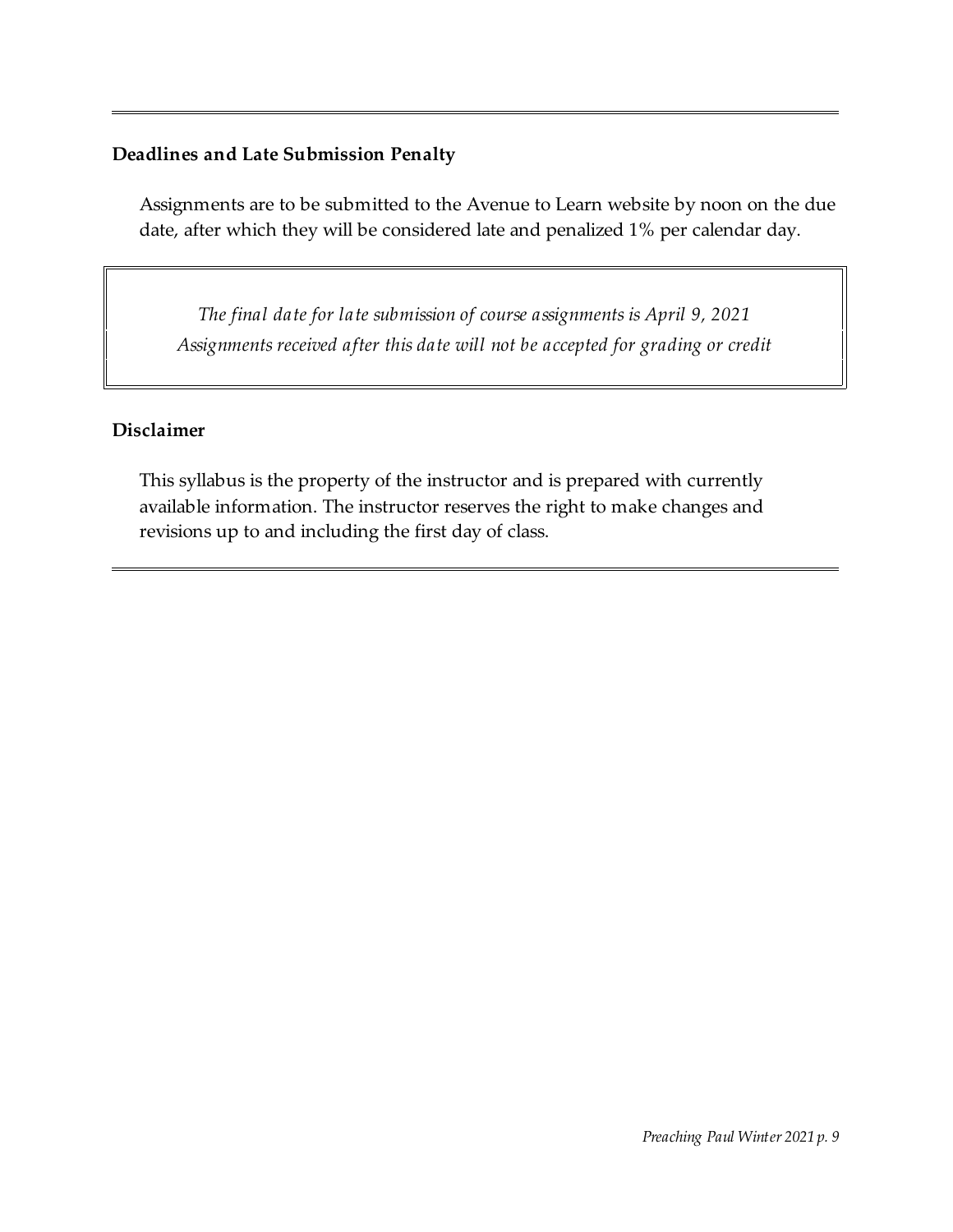## CRITERIA FOR GRADING OF ASSIGNMENTS

Grading of written materials will be based on the following general criteria

| Grade Range                                               | Content                                                                                                                                      | Argument                                                                                                                 | Presentation                                                                                                                                        |
|-----------------------------------------------------------|----------------------------------------------------------------------------------------------------------------------------------------------|--------------------------------------------------------------------------------------------------------------------------|-----------------------------------------------------------------------------------------------------------------------------------------------------|
| $90 - 100$ A+<br>$85 - 89$ A<br>$80 - 84$ A-              | Mastery of subject matter; creativity<br>and individualized integration of<br>insights and their relationships;<br>exceeds required elements | Clear, logical structure; with<br>comprehensive introduction,<br>persuasive argumentation, and<br>innovative conclusions | Detailed adherence to relevant style<br>for formatting of text, notes, and<br>bibliography; no errors of grammar<br>or syntax; elegant presentation |
| $77 - 79$<br>$B+$<br>$73 - 76$<br>B<br>$70 - 72$<br>$B -$ | Average to above-average grasp of<br>relevant concepts; completion of all<br>required elements                                               | Coherent structure and consistent<br>argumentation; well-stated<br>introduction and conclusion                           | General adherence to relevant style<br>and format; few errors of grammar or<br>syntax                                                               |
| $67 - 69$<br>$C +$<br>$63 - 66$ C<br>$60 - 62$ C-         | Basic understanding of theoretical<br>foundations; minimal completion of<br>required elements                                                | Rudimentary structure; minimal or<br>incomplete introductory and<br>concluding statements                                | Significant errors of grammar, syntax,<br>or style                                                                                                  |
| $57 - 59$<br>$D+$<br>$53 - 56$<br>D<br>$50 - 52$<br>$D -$ | Low level of comprehension; required<br>elements incomplete or missing                                                                       | Lack of coherence or structure in<br>argumentation; no introduction or<br>conclusion                                     | Abundant grammatical, syntactical,<br>and stylistic errors                                                                                          |
| $0 - 49%$ F                                               | Inability to grasp basic concepts;<br>required elements missing                                                                              | Incomprehensible or illogical structure<br>and argumentation                                                             | Failure to follow stylistic guidelines;<br>incomprehensible syntax                                                                                  |
| Comments                                                  |                                                                                                                                              |                                                                                                                          |                                                                                                                                                     |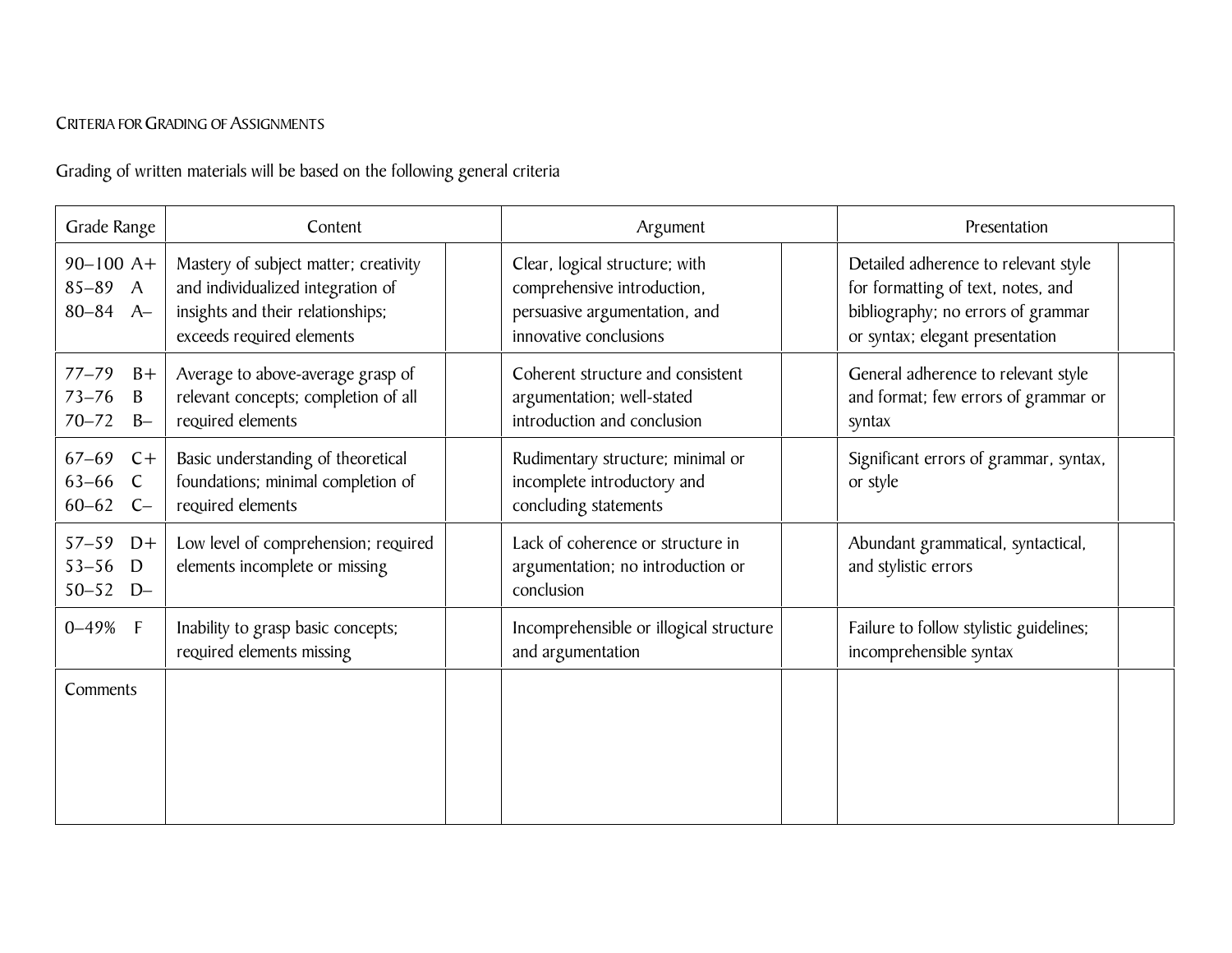## **Basic Guidelines for Composing a Book Review**

- 1. *Publication Data*
	- a. Provide essential bibliographical data, in the proper format.
- 2. *Description*
	- a. Who is the author, and what is his/her expertise or qualification for writing?
	- b. What main points does the author make? Is there a key passage or statement?
	- c. How does each part relate to what precedes and follows?
	- d. For what audience is this argument/discussion intended?
- 3. *Evaluation*
	- a. Is the author's thesis cogent and convincing?
	- b. Are there unstated assumptions or gaps in logic? Does the author offer novel insights and perspectives? An innovative synthesis of current knowledge?
	- c. Who are the author's main discussion partners? Who does the author cite for support, or argue against, and why?
- 4. *Application*
	- a. How do the author's insights apply to your own field of endeavour or research?
	- b. What are the implications of this study for the life and ministry of the church?
	- c. To whomwould you recommend this book (or not)?